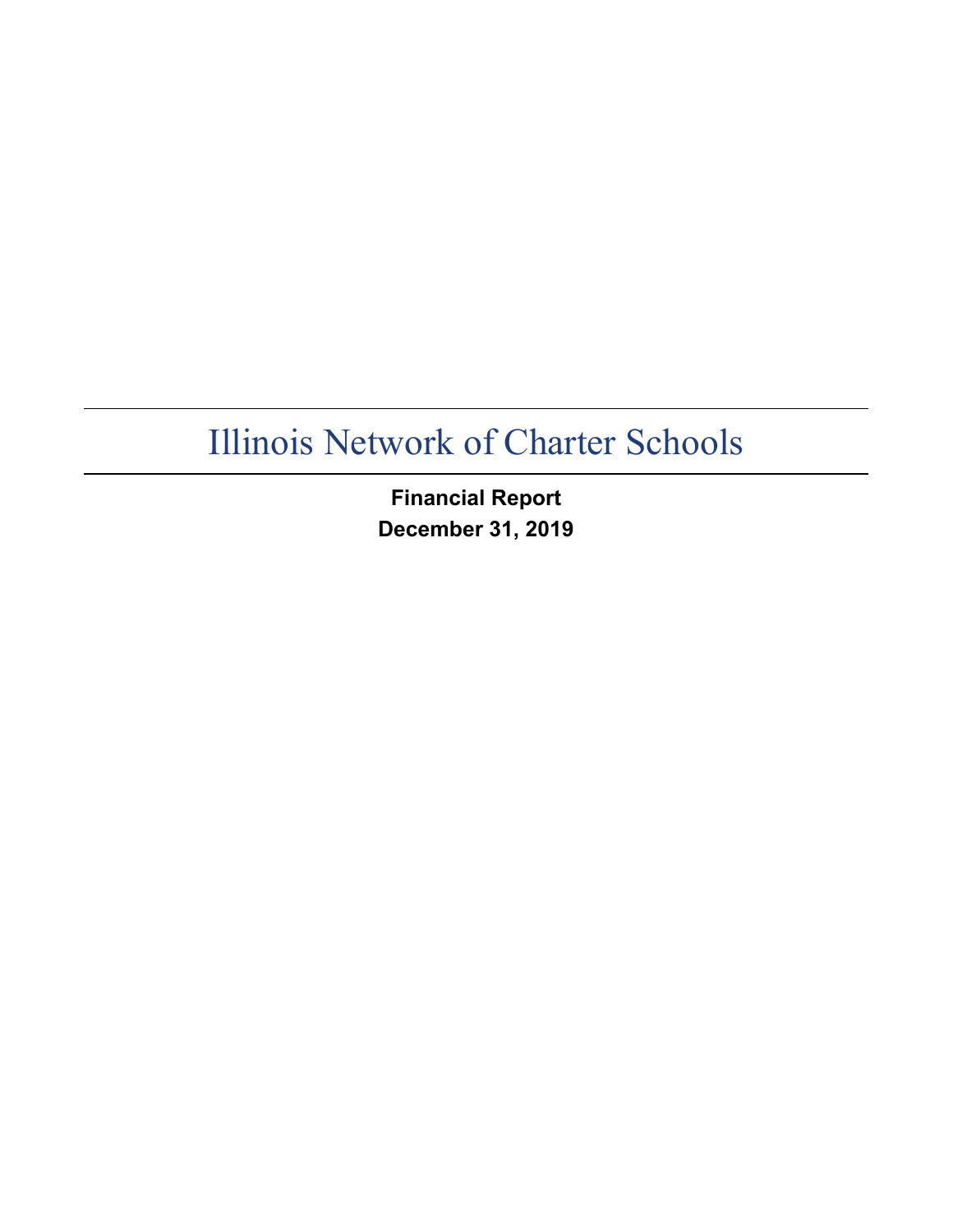## **Contents**

| <b>Independent Auditor's Report</b>               |          |  |  |  |
|---------------------------------------------------|----------|--|--|--|
| <b>Financial Statements</b>                       |          |  |  |  |
| <b>Statement of Financial Position</b>            | 3        |  |  |  |
| Statement of Activities and Changes in Net Assets | 4        |  |  |  |
| <b>Statement of Functional Expenses</b>           | $5-6$    |  |  |  |
| <b>Statement of Cash Flows</b>                    | 7        |  |  |  |
| Notes to Financial Statements                     | $8 - 13$ |  |  |  |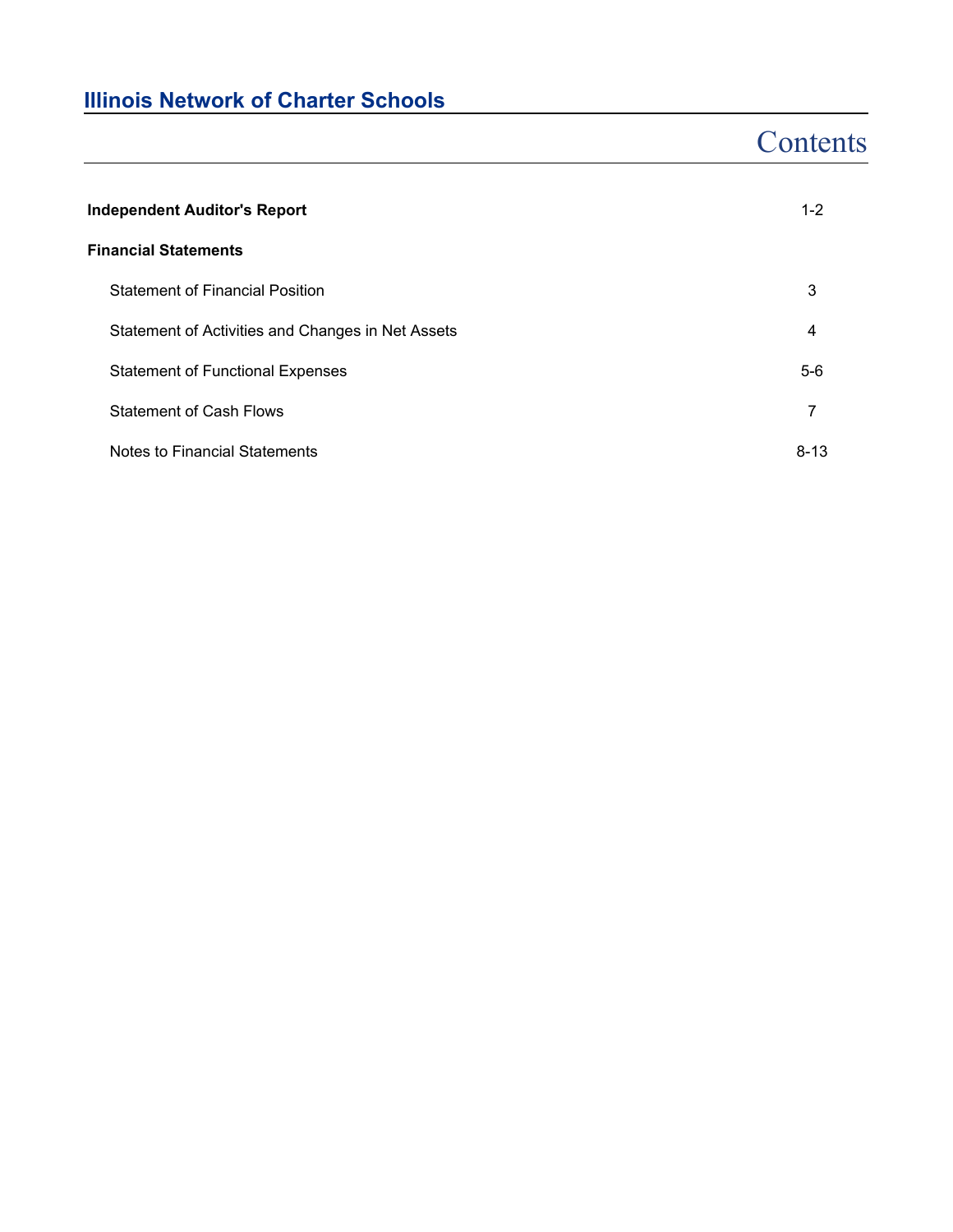

#### **Independent Auditor's Report**

To the Board of Directors Illinois Network of Charter Schools

We have audited the accompanying financial statements of Illinois Network of Charter Schools (the "Organization"), which comprise the statement of financial position as of December 31, 2019 and 2018 and the related statements of activities and changes in net assets, functional expenses, and cash flows for the years then ended, and the related notes to the financial statements.

#### *Management's Responsibility for the Financial Statements*

Management is responsible for the preparation and fair presentation of these financial statements in accordance with accounting principles generally accepted in the United States of America; this includes the design, implementation, and maintenance of internal control relevant to the preparation and fair presentation of financial statements that are free from material misstatement, whether due to fraud or error.

#### *Auditor's Responsibility*

Our responsibility is to express an opinion on these financial statements based on our audits. We conducted our audits in accordance with auditing standards generally accepted in the United States of America. Those standards require that we plan and perform the audits to obtain reasonable assurance about whether the financial statements are free from material misstatement.

An audit involves performing procedures to obtain audit evidence about the amounts and disclosures in the financial statements. The procedures selected depend on the auditor's judgment, including the assessment of the risks of material misstatement of the financial statements, whether due to fraud or error. In making those risk assessments, the auditor considers internal control relevant to the entity's preparation and fair presentation of the financial statements in order to design audit procedures that are appropriate in the circumstances, but not for the purpose of expressing an opinion on the effectiveness of the entity's internal control. Accordingly, we express no such opinion. An audit also includes evaluating the appropriateness of accounting policies used and the reasonableness of significant accounting estimates made by management, as well as evaluating the overall presentation of the financial statements.

We believe that the audit evidence we have obtained is sufficient and appropriate to provide a basis for our audit opinion.

#### *Opinion*

In our opinion, the financial statements referred to above present fairly, in all material respects, the financial position of Illinois Network of Charter Schools as of December 31, 2019 and 2018 and the changes in its net assets, its functional expenses, and its cash flows for the years then ended in accordance with accounting principles generally accepted in the United States of America.

#### *Emphasis of Matters*

As described in Note 2 to the financial statements, the COVID-19 pandemic has impacted business operations. Our opinion is not modified with respect to this matter.

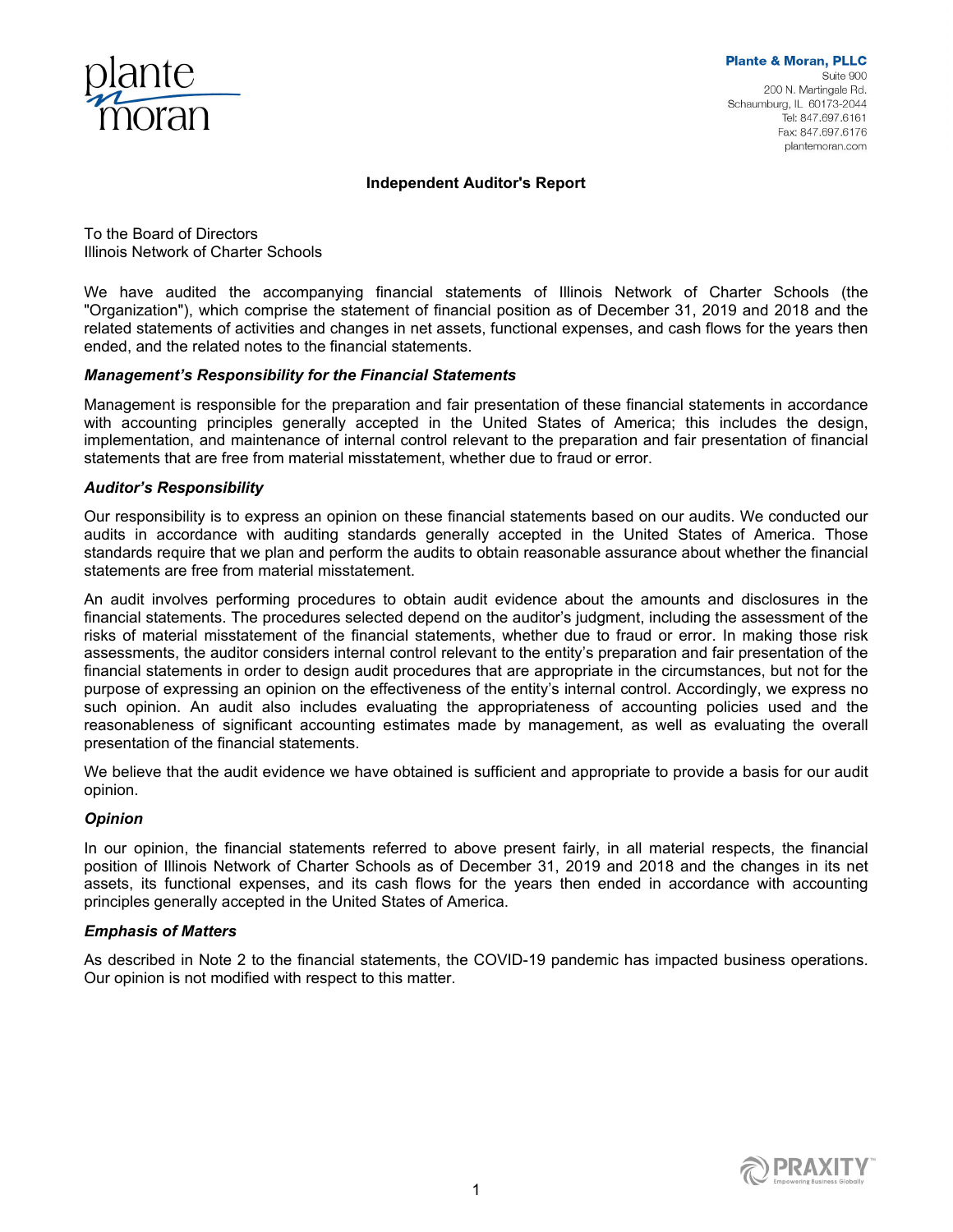To the Board of Directors Illinois Network of Charter Schools

Also as described in Note 2 to the financial statements, the Organization adopted the provisions of Financial Accounting Standards Board Accounting Standards Update (ASU) No. 2018-08, *Not-for-Profit Entities (Topic 958): Clarifying the Scope and the Accounting Guidance for Contributions Received and Contributions Made*, as of January 1, 2019. Our opinion is not modified with respect to this matter.

Plante & Moran, PLLC

January 3, 2022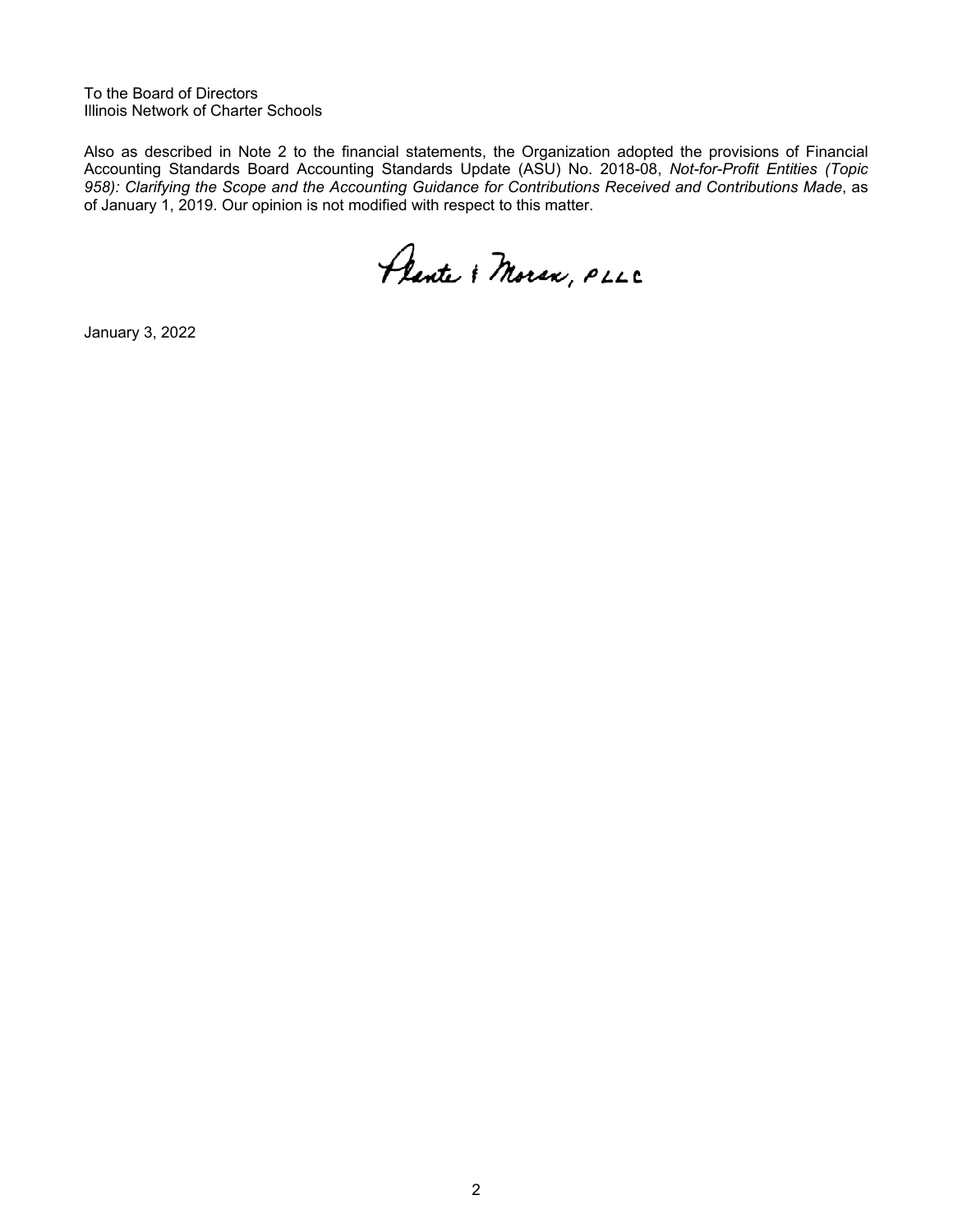## Statement of Financial Position

### **December 31, 2019 and 2018**

|                                                                                                                   | 2019 |                                   |    | 2018                           |  |  |
|-------------------------------------------------------------------------------------------------------------------|------|-----------------------------------|----|--------------------------------|--|--|
| <b>Assets</b>                                                                                                     |      |                                   |    |                                |  |  |
| <b>Current Assets</b><br>Cash<br>Contributions and other receivables<br>Prepaid expenses and other current assets | \$   | 4,663,783 \$<br>239,248<br>31,038 |    | 2,960,113<br>450,652<br>35,703 |  |  |
| Total current assets                                                                                              |      | 4,934,069                         |    | 3,446,468                      |  |  |
| <b>Other Assets</b><br>Certificates of deposit<br>Deposits                                                        |      | 2,065,814<br>40,000               |    | 3,018,928<br>40,000            |  |  |
| Total other assets                                                                                                |      | 2,105,814                         |    | 3,058,928                      |  |  |
| Property and Equipment - Net (Note 3)                                                                             |      | 30,765                            |    | 60,112                         |  |  |
| <b>Total assets</b>                                                                                               | \$   | 7,070,648                         | \$ | 6,565,508                      |  |  |
| <b>Liabilities and Net Assets</b>                                                                                 |      |                                   |    |                                |  |  |
| <b>Current Liabilities</b><br>Accounts payable<br>Deferred revenue<br>Accrued liabilities and other               | \$   | 87,020 \$<br>124,106<br>29,710    |    | 56,860<br>84,477<br>44,054     |  |  |
| <b>Total current liabilities</b>                                                                                  |      | 240,836                           |    | 185,391                        |  |  |
| <b>Deferred Rent</b>                                                                                              |      | 22,042                            |    | 31,625                         |  |  |
| <b>Total liabilities</b>                                                                                          |      | 262,878                           |    | 217,016                        |  |  |
| <b>Net Assets</b><br>Without donor restrictions:<br>Undesignated<br>Board designated                              |      | 5,890,473<br>900,000              |    | 5,410,641<br>900,000           |  |  |
| Total without donor restrictions                                                                                  |      | 6,790,473                         |    | 6,310,641                      |  |  |
| With donor restrictions (Note 5)                                                                                  |      | 17,297                            |    | 37,851                         |  |  |
| Total net assets                                                                                                  |      | 6,807,770                         |    | 6,348,492                      |  |  |
| Total liabilities and net assets                                                                                  |      | 7,070,648 \$                      |    | 6,565,508                      |  |  |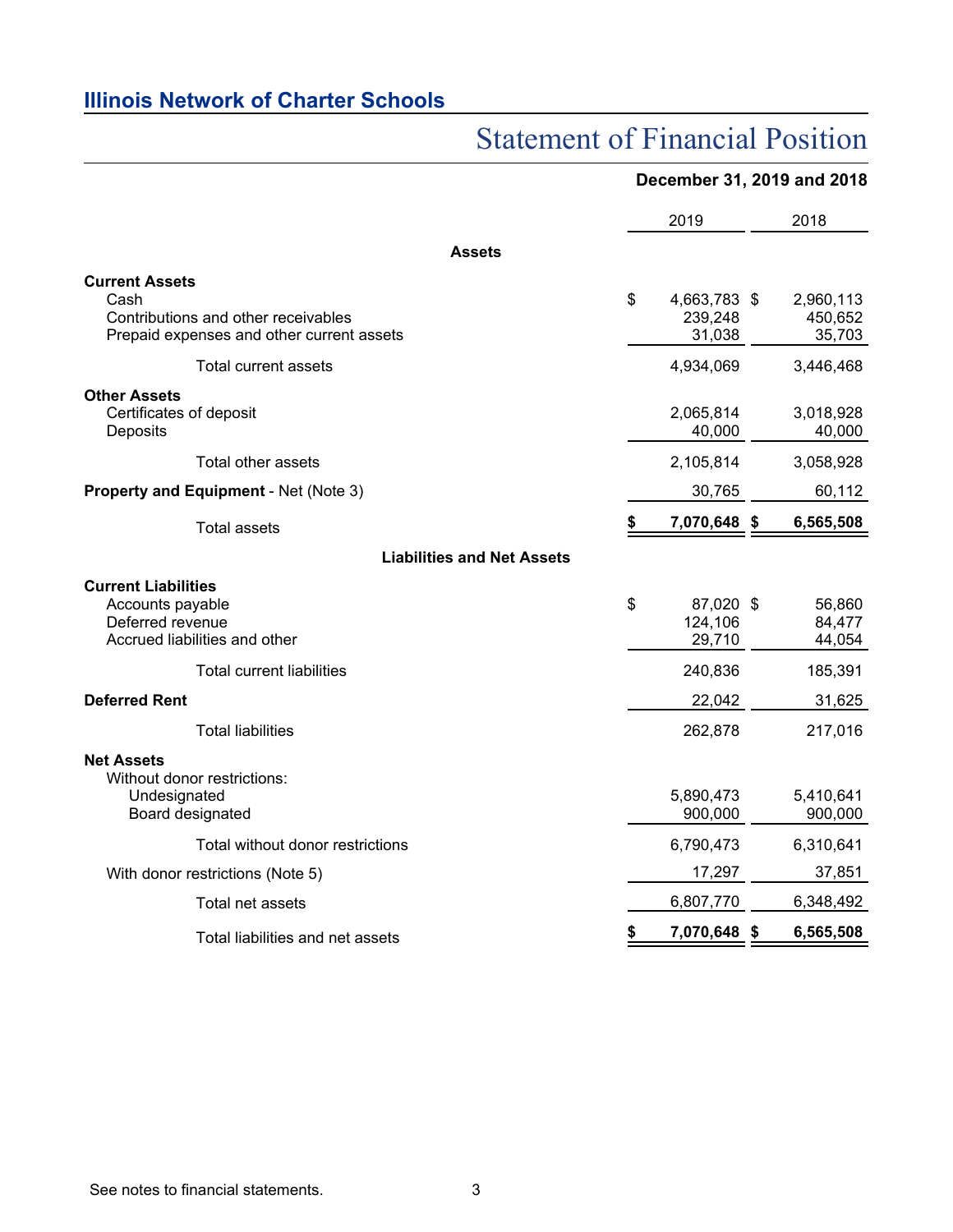## Statement of Activities and Changes in Net Assets

### **Years Ended December 31, 2019 and 2018**

|                                          |                                      | 2019                                     |              | 2018                                        |                                   |              |  |  |  |  |  |
|------------------------------------------|--------------------------------------|------------------------------------------|--------------|---------------------------------------------|-----------------------------------|--------------|--|--|--|--|--|
|                                          | <b>Without Donor</b><br>Restrictions | <b>With Donor</b><br><b>Restrictions</b> | Total        | <b>Without Donor</b><br><b>Restrictions</b> | <b>With Donor</b><br>Restrictions | Total        |  |  |  |  |  |
| <b>Revenue, Gains, and Other Support</b> |                                      |                                          |              |                                             |                                   |              |  |  |  |  |  |
| Program fees                             | \$<br>194,199 \$                     | \$                                       | 194,199 \$   | 247,885 \$                                  |                                   | 247,885<br>S |  |  |  |  |  |
| Contributions                            | 594,484                              |                                          | 594,484      | 730,707                                     |                                   | 730,707      |  |  |  |  |  |
| Foundation contributions                 | 1,370,500                            | 25,000                                   | 1,395,500    | 1,290,500                                   | 75,000                            | 1,365,500    |  |  |  |  |  |
| Government grants                        |                                      |                                          |              | 318,248                                     |                                   | 318,248      |  |  |  |  |  |
| Membership dues                          | 514,469                              |                                          | 514,469      | 325,895                                     |                                   | 325,895      |  |  |  |  |  |
| Investment income                        | 129,522                              |                                          | 129,522      | 32,710                                      |                                   | 32,710       |  |  |  |  |  |
| Other                                    | 8,025                                |                                          | 8,025        |                                             |                                   |              |  |  |  |  |  |
| Net assets released from restrictions    | 45,554                               | (45, 554)                                |              | 105,891                                     | (105, 891)                        |              |  |  |  |  |  |
| Total revenue, gains, and                |                                      |                                          |              |                                             |                                   |              |  |  |  |  |  |
| other support                            | 2,856,753                            | (20, 554)                                | 2,836,199    | 3,051,836                                   | (30, 891)                         | 3,020,945    |  |  |  |  |  |
| <b>Expenses</b>                          |                                      |                                          |              |                                             |                                   |              |  |  |  |  |  |
| Program services                         | 1,843,772                            |                                          | 1,843,772    | 1,912,284                                   |                                   | 1,912,284    |  |  |  |  |  |
| Support services:                        |                                      |                                          |              |                                             |                                   |              |  |  |  |  |  |
| Management and general                   | 290,720                              |                                          | 290,720      | 374,442                                     |                                   | 374,442      |  |  |  |  |  |
| Fundraising                              | 242,429                              |                                          | 242,429      | 218,817                                     |                                   | 218,817      |  |  |  |  |  |
| Total support services                   | 533,149                              |                                          | 533,149      | 593,259                                     |                                   | 593,259      |  |  |  |  |  |
| Total expenses                           | 2,376,921                            |                                          | 2,376,921    | 2,505,543                                   |                                   | 2,505,543    |  |  |  |  |  |
| Increase (Decrease) in Net Assets        | 479,832                              | (20, 554)                                | 459,278      | 546,293                                     | (30, 891)                         | 515,402      |  |  |  |  |  |
| Net Assets - Beginning of year           | 6,310,641                            | 37,851                                   | 6,348,492    | 5,764,348                                   | 68,742                            | 5,833,090    |  |  |  |  |  |
| Net Assets - End of year                 | 6,790,473 \$<br>S.                   | $17,297$ \$                              | 6,807,770 \$ | 6,310,641 \$                                | $37,851$ \$                       | 6,348,492    |  |  |  |  |  |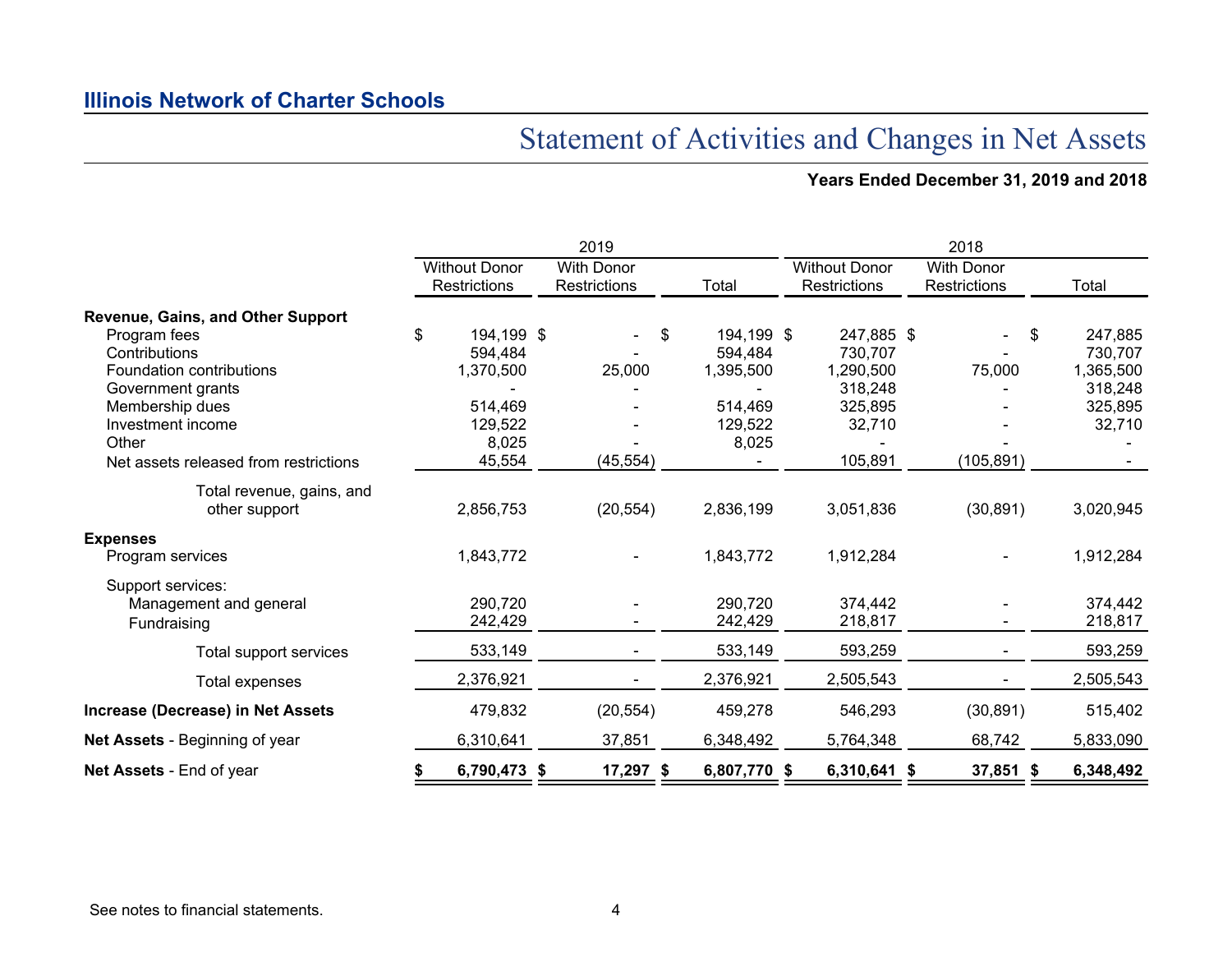## Statement of Functional Expenses

## **Year Ended December 31, 2019**

|                         | <b>Program Services</b> |                   |  |                    |  | <b>Support Services</b> |                    |  |                           |  |             |  |         |    |           |
|-------------------------|-------------------------|-------------------|--|--------------------|--|-------------------------|--------------------|--|---------------------------|--|-------------|--|---------|----|-----------|
|                         |                         | Charter<br>Growth |  | Charter<br>Support |  | Charter<br>Advocacy     | Total              |  | Management<br>and General |  | Fundraising |  | Total   |    | Total     |
| Personnel               | \$                      | 181,070 \$        |  | 585,485 \$         |  | 346,501                 | \$<br>1,113,056 \$ |  | 160,315 \$                |  | 196,593 \$  |  | 356,908 | S. | 1,469,964 |
| Awards and sponsorships |                         |                   |  | 39,500             |  | 22,450                  | 61,950             |  | 15,703                    |  |             |  | 15,703  |    | 77,653    |
| Meetings and events     |                         | 4,193             |  | 64,578             |  | 127,820                 | 196,591            |  | 12,382                    |  | 10,100      |  | 22,482  |    | 219,073   |
| Professional services   |                         |                   |  |                    |  |                         |                    |  | 37,427                    |  |             |  | 37,427  |    | 37,427    |
| Consulting expenses     |                         | 1,925             |  | 86,756             |  | 81,819                  | 170,500            |  | 5.146                     |  | 3,787       |  | 8,933   |    | 179,433   |
| Office expenses         |                         | 3,196             |  | 18,641             |  | 44,255                  | 66,092             |  | 14,840                    |  | 7,563       |  | 22,403  |    | 88,495    |
| Charter school advocacy |                         | 482               |  | 4,816              |  | 68,617                  | 73,915             |  |                           |  |             |  |         |    | 73,915    |
| Occupancy               |                         | 10,730            |  | 59,948             |  | 69,045                  | 139,723            |  | 39,519                    |  | 21,110      |  | 60,629  |    | 200,352   |
| Depreciation            |                         | 1,665             |  | 9,303              |  | 10,714                  | 21,682             |  | 4,452                     |  | 3,276       |  | 7,728   |    | 29,410    |
| <b>Miscellaneous</b>    |                         |                   |  | 263                |  | $\sim$                  | 263                |  | 936                       |  |             |  | 936     |    | 1,199     |
| Total functional        |                         |                   |  |                    |  |                         |                    |  |                           |  |             |  |         |    |           |
| expenses                |                         | 203,261 \$        |  | 869,290 \$         |  | 771,221 \$              | 1,843,772 \$       |  | 290,720 \$                |  | 242,429 \$  |  | 533,149 |    | 2,376,921 |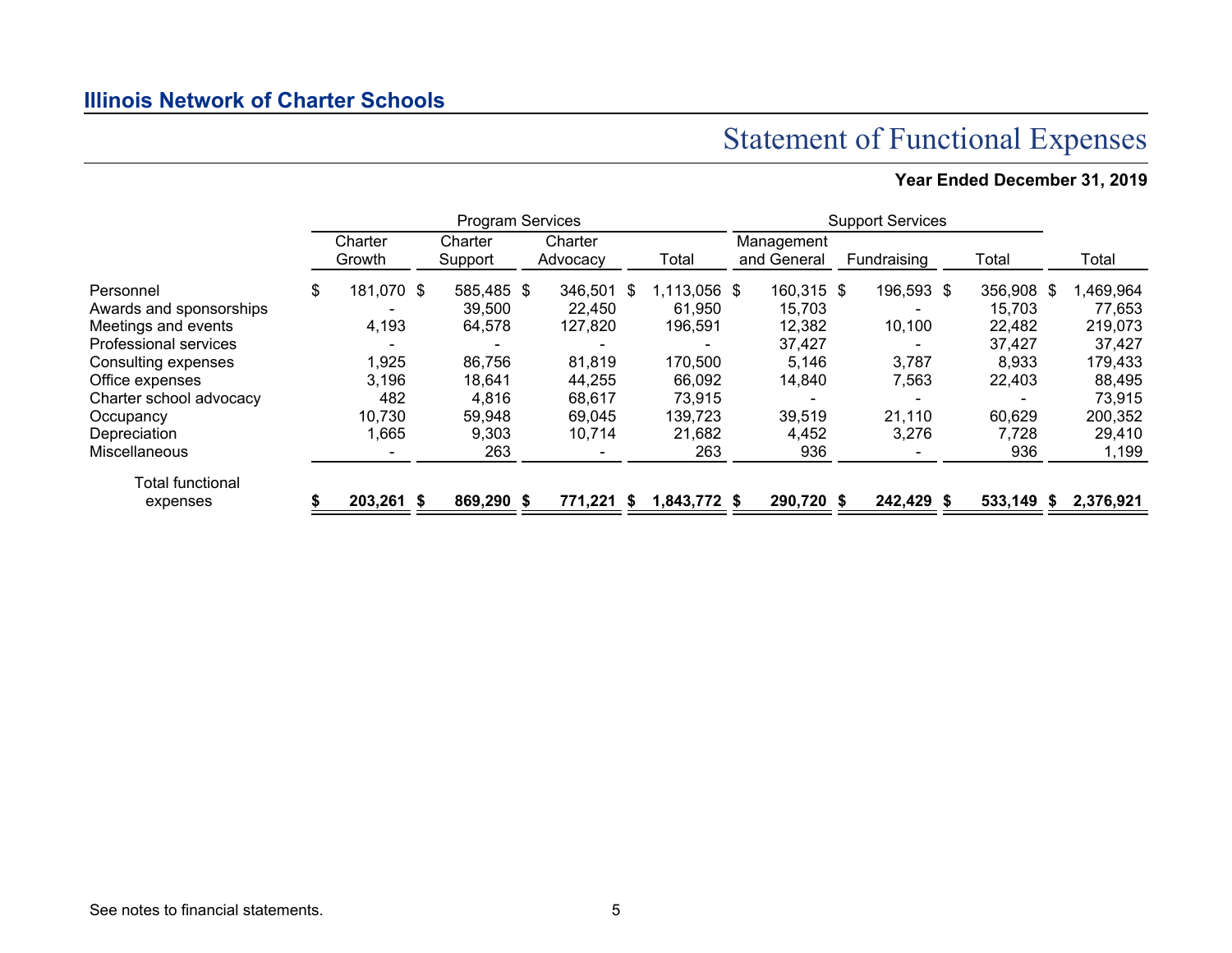## Statement of Functional Expenses

## **Year Ended December 31, 2018**

|                         | <b>Program Services</b> |  |                    |  |                     | <b>Support Services</b> |  |                           |  |             |  |         |   |           |
|-------------------------|-------------------------|--|--------------------|--|---------------------|-------------------------|--|---------------------------|--|-------------|--|---------|---|-----------|
|                         | Charter<br>Growth       |  | Charter<br>Support |  | Charter<br>Advocacy | Total                   |  | Management<br>and General |  | Fundraising |  | Total   |   | Total     |
| Personnel               | \$<br>130,615 \$        |  | 492,170 \$         |  | 597,027 \$          | $.219.812$ \$           |  | 213,530 \$                |  | 177,707 \$  |  | 391,237 | S | 1,611,049 |
| Awards and sponsorships |                         |  | 35,500             |  | 12,450              | 47,950                  |  | 10,500                    |  |             |  | 10,500  |   | 58,450    |
| Meetings and events     | 4,470                   |  | 190,056            |  | 111,361             | 305,887                 |  | 17,211                    |  | 7,633       |  | 24,844  |   | 330,731   |
| Professional services   |                         |  |                    |  |                     |                         |  | 70,407                    |  |             |  | 70,407  |   | 70,407    |
| Consulting expenses     | 2,755                   |  | 107,867            |  | 32,675              | 143,297                 |  | 5,783                     |  | 7,642       |  | 13,425  |   | 156,722   |
| Office expenses         | 2,690                   |  | 17,770             |  | 38,962              | 59,422                  |  | 29,308                    |  | 8,240       |  | 37,548  |   | 96,970    |
| Charter school advocacy | 793                     |  | 6,371              |  | 7,737               | 14,901                  |  |                           |  |             |  |         |   | 14,901    |
| Occupancy               | 7,984                   |  | 41,749             |  | 49,116              | 98,849                  |  | 21,427                    |  | 14,393      |  | 35,820  |   | 134,669   |
| Depreciation            | 1,776                   |  | 9,288              |  | 10,927              | 21,991                  |  | 4,766                     |  | 3,202       |  | 7,968   |   | 29,959    |
| Miscellaneous           |                         |  | 175                |  |                     | 175                     |  | 1,510                     |  |             |  | 1,510   |   | 1,685     |
| <b>Total functional</b> |                         |  |                    |  |                     |                         |  |                           |  |             |  |         |   |           |
| expenses                | 151,083 \$              |  | $900,946$ \$       |  | 860,255 \$          | 1,912,284 \$            |  | 374,442 \$                |  | 218,817 \$  |  | 593,259 |   | 2,505,543 |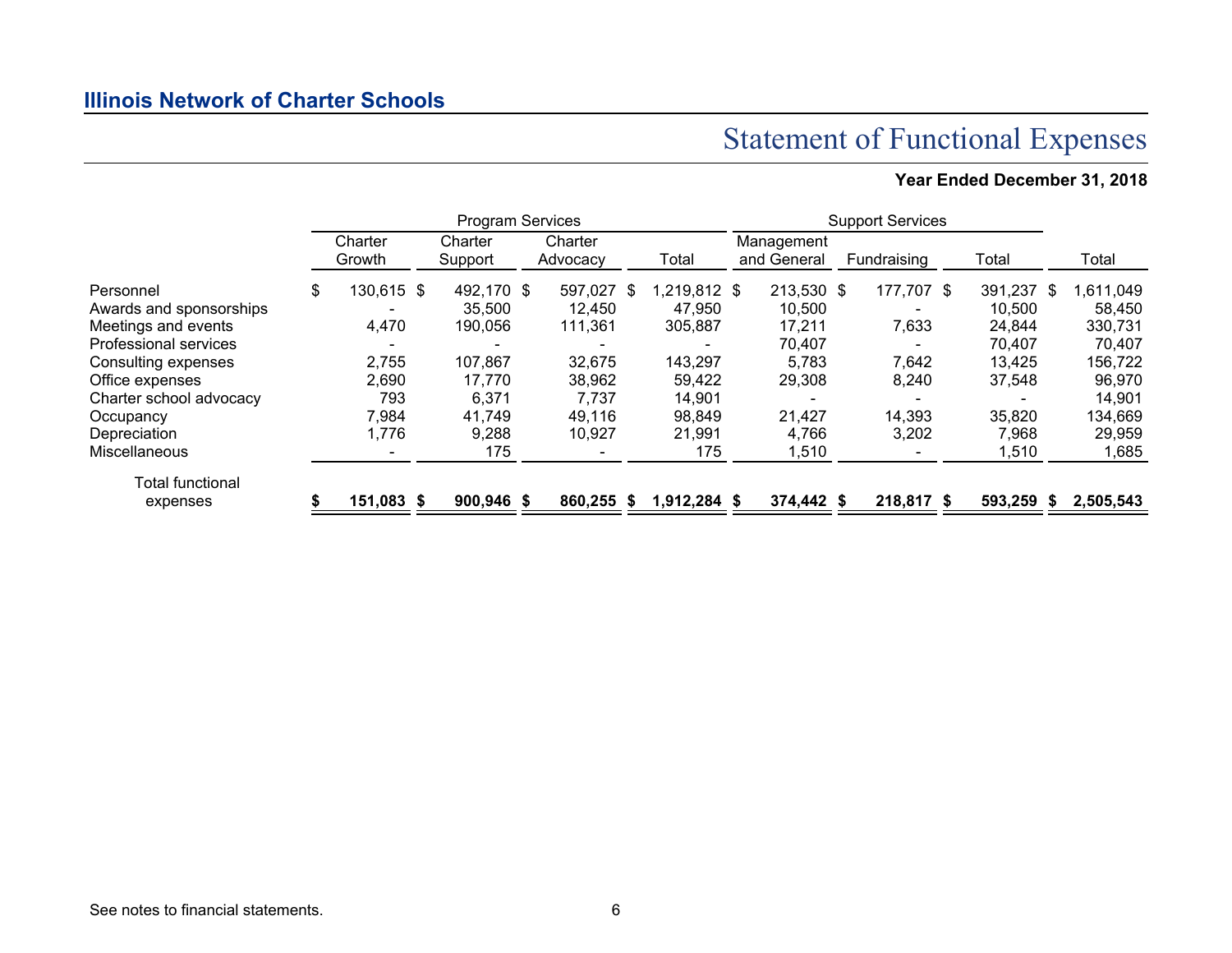## Statement of Cash Flows

### **Years Ended December 31, 2019 and 2018**

|                                                                                                                                                                                | 2019               | 2018                     |
|--------------------------------------------------------------------------------------------------------------------------------------------------------------------------------|--------------------|--------------------------|
| <b>Cash Flows from Operating Activities</b><br>Increase in net assets                                                                                                          | \$<br>459,278 \$   | 515,402                  |
| Adjustments to reconcile increase in net assets to net cash from operating<br>activities:                                                                                      |                    |                          |
| Depreciation<br>Interest received on certificates of deposit                                                                                                                   | 29,410<br>(71,064) | 29,959<br>(18, 825)      |
| Changes in operating assets and liabilities that provided (used) cash:                                                                                                         |                    |                          |
| Contributions and other receivables                                                                                                                                            | 211,404            | 56,774                   |
| Prepaid expenses and other current assets                                                                                                                                      | 4,665              | 28,374                   |
| Deposits                                                                                                                                                                       |                    | (40,000)                 |
| Accounts payable                                                                                                                                                               | 30,160             | (81, 860)                |
| Accrued liabilities and others                                                                                                                                                 | (14, 344)          | 17,274                   |
| Deferred revenue                                                                                                                                                               | (9,583)            | (54, 326)                |
| Deferred rent                                                                                                                                                                  | 39,629             | (6,708)                  |
| Net cash provided by operating activities                                                                                                                                      | 679,555            | 446,064                  |
| <b>Cash Flows from Investing Activities</b><br>Purchase of property and equipment<br>Proceeds from maturity of certificates of deposit<br>Purchases of certificates of deposit | (63)<br>1,024,178  | (19, 469)<br>(3,000,103) |
| Net cash provided by (used in) investing activities                                                                                                                            | 1,024,115          | (3,019,572)              |
| Net Increase (Decrease) in Cash                                                                                                                                                | 1,703,670          | (2,573,508)              |
| <b>Cash</b> - Beginning of year                                                                                                                                                | 2,960,113          | 5,533,621                |
| Cash - End of year                                                                                                                                                             | \$<br>4,663,783 \$ | 2,960,113                |
| Supplemental Cash Flow Information - Purchase of property and<br>equipment in accounts payable                                                                                 | \$                 | \$<br>9,870              |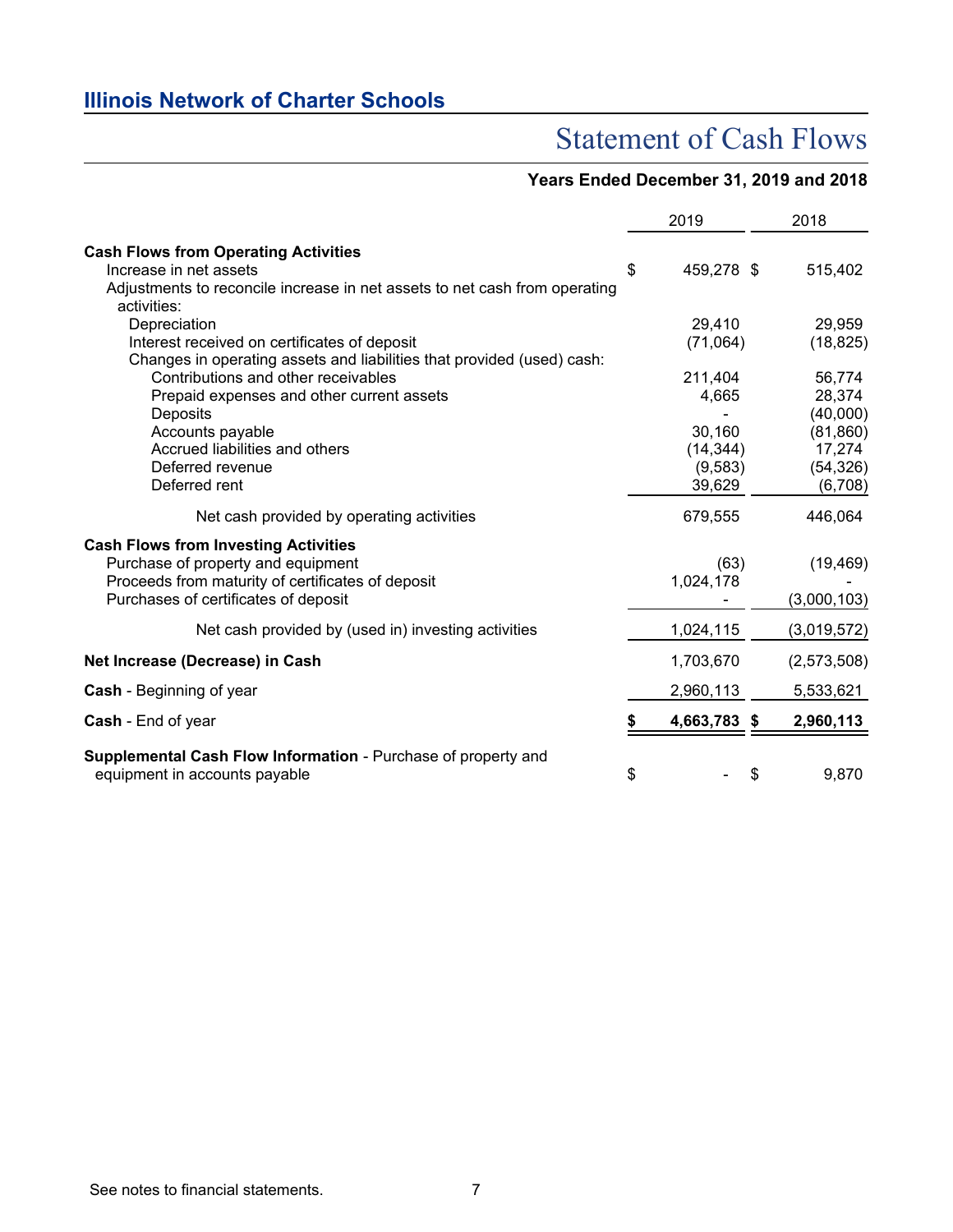#### **December 31, 2019 and 2018**

### **Note 1 - Nature of Business**

Illinois Network of Charter Schools (the "Organization") operates as an Illinois not-for-profit and membership organization. The Organization's chartered objectives are to improve educational outcomes for Illinois students by promoting and invigorating the charter school concept and by translating the collective expertise and strength of high-quality charter schools into individual charter school solutions. The Organization's main source of revenue is federal grants and contributions from foundations and individuals.

### **Note 2 - Significant Accounting Policies**

#### *Cash and Cash Equivalents*

Cash and cash equivalents consist of cash on hand and all highly liquid investments with an original maturity of three months or less when purchased. The Organization maintains cash and cash equivalents in bank deposit accounts that at times may exceed federally insured limits. The Organization has not experienced any losses in such accounts and believes it is not exposed to any significant credit risk on cash and cash equivalents.

#### *Certificates of Deposit*

Certificates of deposit held in a financial institution are carried at cost plus accrued interest and have a maturity date of one year or longer. All certificates of deposit have balances greater than federally insured limits. The Organization has not experienced any losses in such accounts and believes it is not exposed to any significant credit risk.

#### *Use of Estimates*

The preparation of financial statements in conformity with generally accepted accounting principles requires management to make estimates and assumptions that affect the reported amounts of assets and liabilities and disclosure of contingent assets and liabilities at the date of the financial statements and the reported amounts of revenue and expenses during the reporting period. Actual results could differ from those estimates.

#### *Tax Status*

The Organization is a not-for-profit corporation and is exempt from tax under the provisions of Internal Revenue Code Section 501(c)(3).

#### *Revenue, Gains, and Other Support*

Membership dues revenue is recognized when received. Education and other program revenue is recognized in the period in which such programs occur. Government grants are recognized when the expenditures have been incurred in compliance with the grantor's restrictions.

Contributions of cash and other assets, including unconditional promises to give in the future, are reported as revenue when received and measured at fair value. Conditional contributions are not recognized until the conditions on which they depend are substantially met. Contributions received are recorded as support without donor restrictions or with donor restrictions, depending on the existence and/or nature of any donor restrictions. Donor-restricted support is reported as an increase in net assets with donor restrictions. When the restriction expires, net assets with donor restrictions are reclassified to net assets without donor restrictions and reported in the statement of activities and changes in net assets as net assets released from restrictions.

#### *Deferred Revenue*

Conditional contributions received in advance of the conditions being met are deferred and recognized as income, as stipulated in the agreements. Deferred revenue, including cash received in advance for other program work, amounted to \$124,106 and \$84,477 as of December 31, 2019 and 2018, respectively.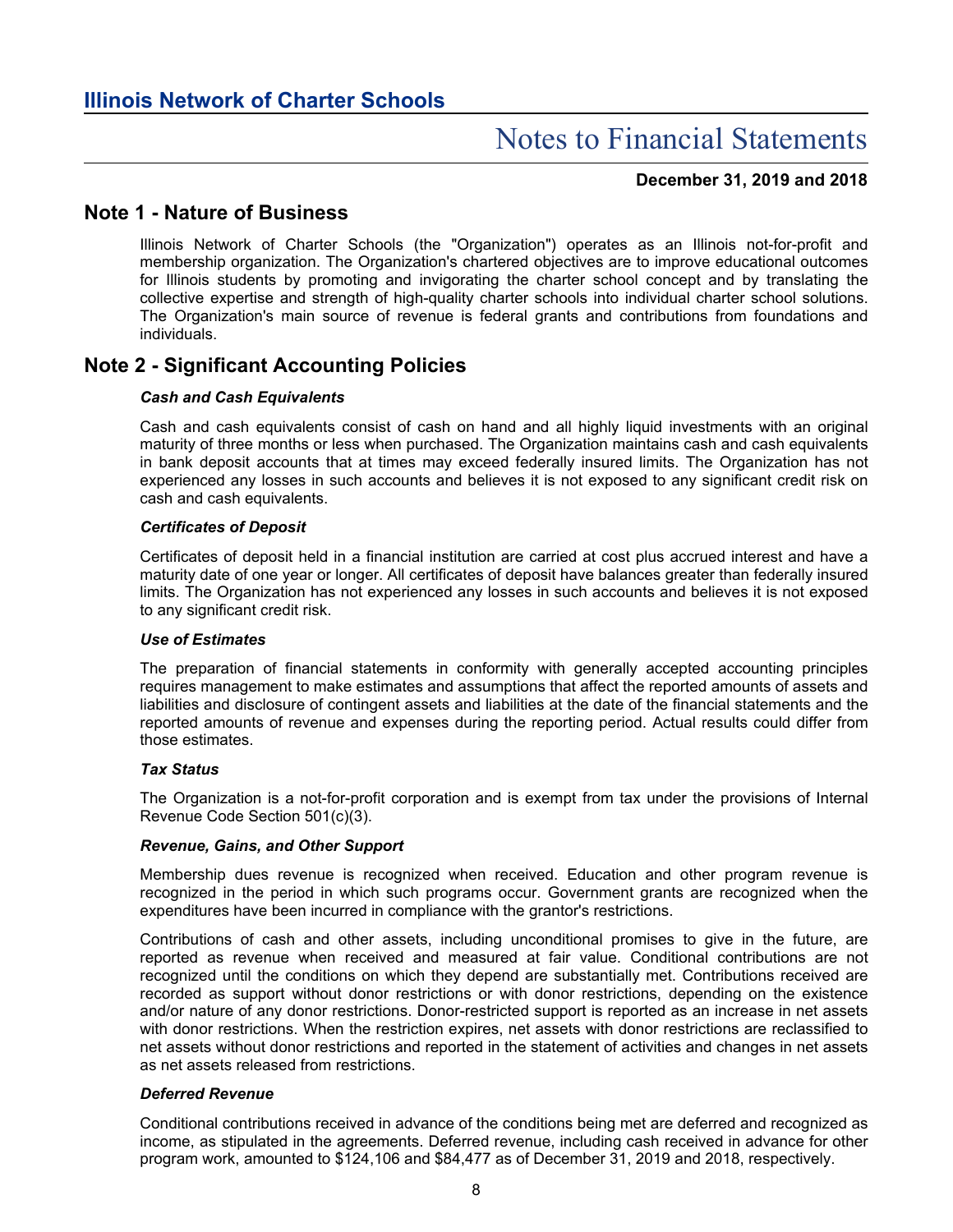**December 31, 2019 and 2018**

### **Note 2 - Significant Accounting Policies (Continued)**

#### *Contributions and Other Receivables*

Contributions receivable are expected to be collected within one year. The Organization has not recorded a provision for doubtful accounts since it is the opinion of management that the receivable is collectible in full. Contributions receivable are included with contributions and other receivables on the statement of financial position and totaled \$142,373 and \$60,398 as of December 31, 2019 and 2018, respectively.

#### *Concentrations*

The Organization receives a significant portion of its revenue and support from one private foundation. During the years ended December 31, 2019 and 2018, contributions from this private foundation amounted to 44 and 41 percent of total revenue and support, respectively. Loss of future grants from this contributor could affect the ability of the Organization to support its programs.

In addition, the Organization received significant support from one government grant. The Organization had a four-year grant from the United States Department of Education that expired in March 2018. During the year ended December 31, 2018, this grant amounted to 11 percent of total revenue and support.

#### *Classification of Net Assets*

Net assets of the Organization are classified based on the presence or absence of donor-imposed restrictions.

Net assets without donor restrictions: Net assets that are not subject to donor-imposed restrictions or for which the donor-imposed restrictions have expired or been fulfilled. Net assets in this category may be expended for any purpose in performing the primary objectives of the Organization. Board-designated net assets are net assets without donor restrictions designated by the board for its future discretional use. These designations are based on board actions, which can be altered or revoked at a future time by the board.

Net assets with donor restrictions: Net assets subject to stipulations imposed by donors and grantors. Some donor restrictions are temporary in nature; those restrictions will be met by actions of the Organization or by the passage of time. Other donor restrictions are perpetual in nature, where the donor has stipulated the funds be maintained in perpetuity.

Earnings, gains, and losses on donor-restricted net assets are classified as net assets without donor restrictions unless specifically restricted by the donor or by applicable state law.

#### *Property and Equipment*

Property and equipment are recorded at cost and depreciated over their estimated useful lives using the straight-line method. All acquisitions of property and equipment in excess of \$5,000 are capitalized. Costs of maintenance and repairs are charged to expense when incurred.

#### *Volunteer Services*

A number of volunteers have donated significant amounts of their time in the Organization's program service. These volunteer services are not recordable under accounting principles generally accepted in the United States of America. The value of the volunteer services is not disclosed, as no objective basis is available to measure the value of such services.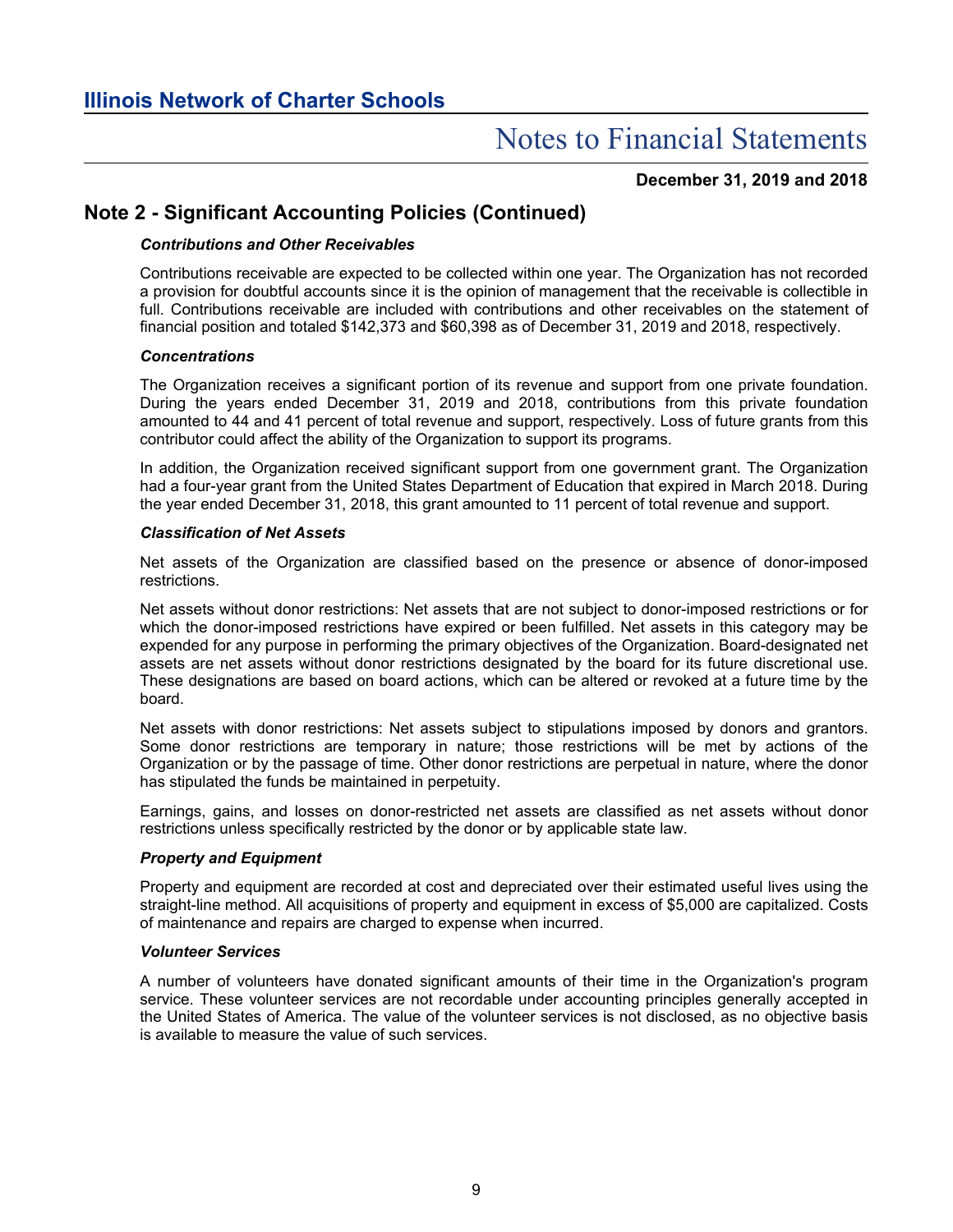**December 31, 2019 and 2018**

### **Note 2 - Significant Accounting Policies (Continued)**

#### *Functional Allocation of Expenses*

The costs of providing the program and support services have been reported on a natural basis in the statement of activities and changes in net assets and on a functional basis in the statement of functional expenses. Costs are charged to program services and support services on an actual basis when available. In addition, certain costs have been allocated among the program and support services functions based on time tracking of personnel. Allocations are based on each function's approximate personnel headcount as a percentage of the total personnel headcount calculated by the Organization since no one employee is fully dedicated to one specific function. Although the methods of allocation used are considered appropriate, other methods could be used that would produce different amounts.

#### *Subsequent Events*

The financial statements and related disclosures include evaluation of events up through and including January 3, 2022, which is the date the financial statements were available to be issued.

#### *Impact of Disease Outbreak*

On March 11, 2020, the World Health Organization declared the outbreak of a respiratory disease caused by a new coronavirus a pandemic. First identified in late 2019 and now known as COVID-19, the outbreak has impacted millions of individuals worldwide. In response, many countries have implemented measures to combat the outbreak that have impacted global business operations. As a result of the COVID-19 outbreak, there was no significant impact on the Organization's operations. While the Organization canceled in-person fundraising events in 2021 and 2020 and transitioned all employees to a virtual working environment until early 2021, the Organization has experienced corresponding reductions in costs related to events and travel as a result of restrictions.

No impairments were recorded as of the statement of financial position date, as no triggering events or changes in circumstances had occurred as of year end; however, due to uncertainty surrounding the situation, management's judgment regarding this could change in the future. In addition, while the Organization's results of operations, cash flows, and financial condition were not negatively impacted, the extent of any future impact cannot be reasonably estimated at this time. The Organization continues to monitor the situation.

In April 2020, the Organization received a Paycheck Protection Program (PPP) loan in the amount of \$311,400. The PPP loan program was created under the Coronavirus Aid, Relief, and Economic Security (CARES) Act and is administered by the Small Business Administration (SBA). Under the terms of this program, the loan may be fully or partially forgiven if the loan proceeds are spent on qualifying expenses and if staffing level and salary maintenance requirements are met. The Organization may use the funds on qualifying expenses over a covered period of up to 24 weeks. Any balance that is not forgiven by the SBA will be repaid over a period of two years, with interest accruing at 1 percent and monthly payments of principal and interest beginning 10 months after the conclusion of the covered period. Based on the loan amount, irrespective of any potential forgiveness that may be granted in the future, monthly principal payments would be approximately \$17,000 during the repayment period. In November 2021, the Organization received full forgiveness of the PPP loan amount.

#### *Adoption of New Accounting Principle*

In June 2018, the FASB issued ASU No. 2018-08, *Clarifying the Scope and the Accounting Guidance for Contributions Received and Contributions Made*, which provides enhanced guidance to assist entities in (1) evaluating whether transactions should be accounted for as contributions (nonreciprocal transactions) or as exchange (reciprocal transactions) and (2) determining whether a contribution is conditional. The accounting guidance will result in more governmental contracts being accounted for as contributions and may delay revenue recognition for certain grants and contributions that no longer meet the definition of unconditional. The Organization adopted the new standard on a modified prospective basis. There was no impact on the financial statements as of December 31, 2019 and 2018 from the adoption of this ASU.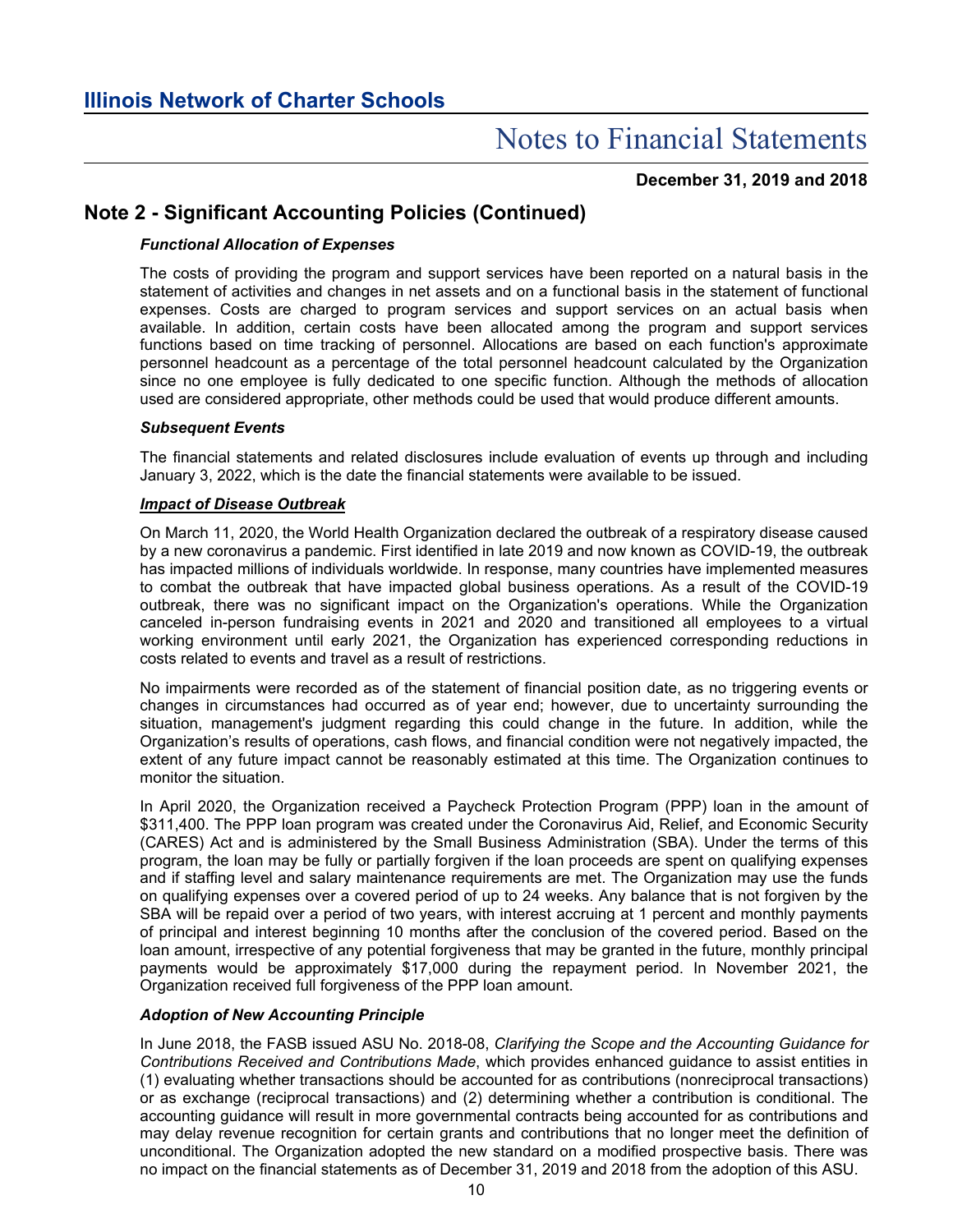**December 31, 2019 and 2018**

### **Note 2 - Significant Accounting Policies (Continued)**

#### *Upcoming Accounting Pronouncements*

In May 2014, the FASB issued ASU No. 2014-09, *Revenue from Contracts with Customers (Topic 606)*, which will supersede the current revenue recognition requirements in Topic 605, *Revenue Recognition*. The ASU is based on the principle that revenue is recognized to depict the transfer of goods or services to customers in an amount that reflects the consideration to which the entity expects to be entitled in exchange for those goods or services. The ASU also requires additional disclosure about the nature, amount, timing, and uncertainty of revenue and cash flows arising from customer contracts, including significant judgments and changes in judgments and assets recognized from costs incurred to obtain or fulfill a contract. Under an effective date deferral option issued by the FASB in 2020, the new guidance will be effective for the Organization's year ending December 31, 2020. The ASU permits application of the new revenue recognition guidance using one of two retrospective application methods. The Organization has not yet determined which application method it will use, although it is not expected to have a significant impact on the Organization's timing of revenue recognition.

In February 2016, the FASB issued ASU No. 2016-02, *Leases*, which will supersede the current lease requirements in ASC 840. The ASU requires lessees to recognize a right-to-use asset and related lease liability for all leases, with a limited exception for short-term leases. Leases will be classified as either finance or operating, with the classification affecting the pattern of expense recognition in the statement of operations. Currently, leases are classified as either capital or operating, with only capital leases recognized on the balance sheet. The reporting of lease-related expenses in the statements of operations and cash flows will be generally consistent with the current guidance. The new lease guidance will be effective for the Organization's year ending December 31, 2022 and will be applied using a modified retrospective transition method to the beginning of the earliest period presented. The new lease standard is expected to have a significant effect on the Organization's financial statements as a result of the Organization's operating leases, as disclosed in Note 4, that will be reported on the statement of financial position at adoption. Upon adoption, the Organization will recognize a lease liability and corresponding right-to-use asset based on the present value of the minimum lease payments. The effects on the results of operations are not expected to be significant, as recognition and measurement of expenses and cash flows for leases will be substantially the same under the new standard.

### **Note 3 - Property and Equipment**

Property and equipment are summarized as follows:

|                                                                                                                | 2019                                 | 2018                                  | Depreciable<br>Life - Years    |
|----------------------------------------------------------------------------------------------------------------|--------------------------------------|---------------------------------------|--------------------------------|
| <b>Furniture and fixtures</b><br>Computer equipment and software<br>Leasehold improvements<br>Work in progress | \$<br>92,773 \$<br>142.455<br>41.625 | 92.773<br>113,053<br>41.625<br>29,340 | $3 - 5$<br>$3 - 5$<br>$5 - 20$ |
| Total cost                                                                                                     | 276,853                              | 276.791                               |                                |
| Accumulated depreciation                                                                                       | 246,088                              | 216,679                               |                                |
| Net property and equipment                                                                                     | \$<br>30,765 \$                      | 60,112                                |                                |

Work in progress as of December 31, 2018 represented redevelopment of the Organization's website, which was placed in service and reclassified to computer equipment and software in April 2019.

Depreciation expense for 2019 and 2018 was \$29,410 and \$29,959, respectively.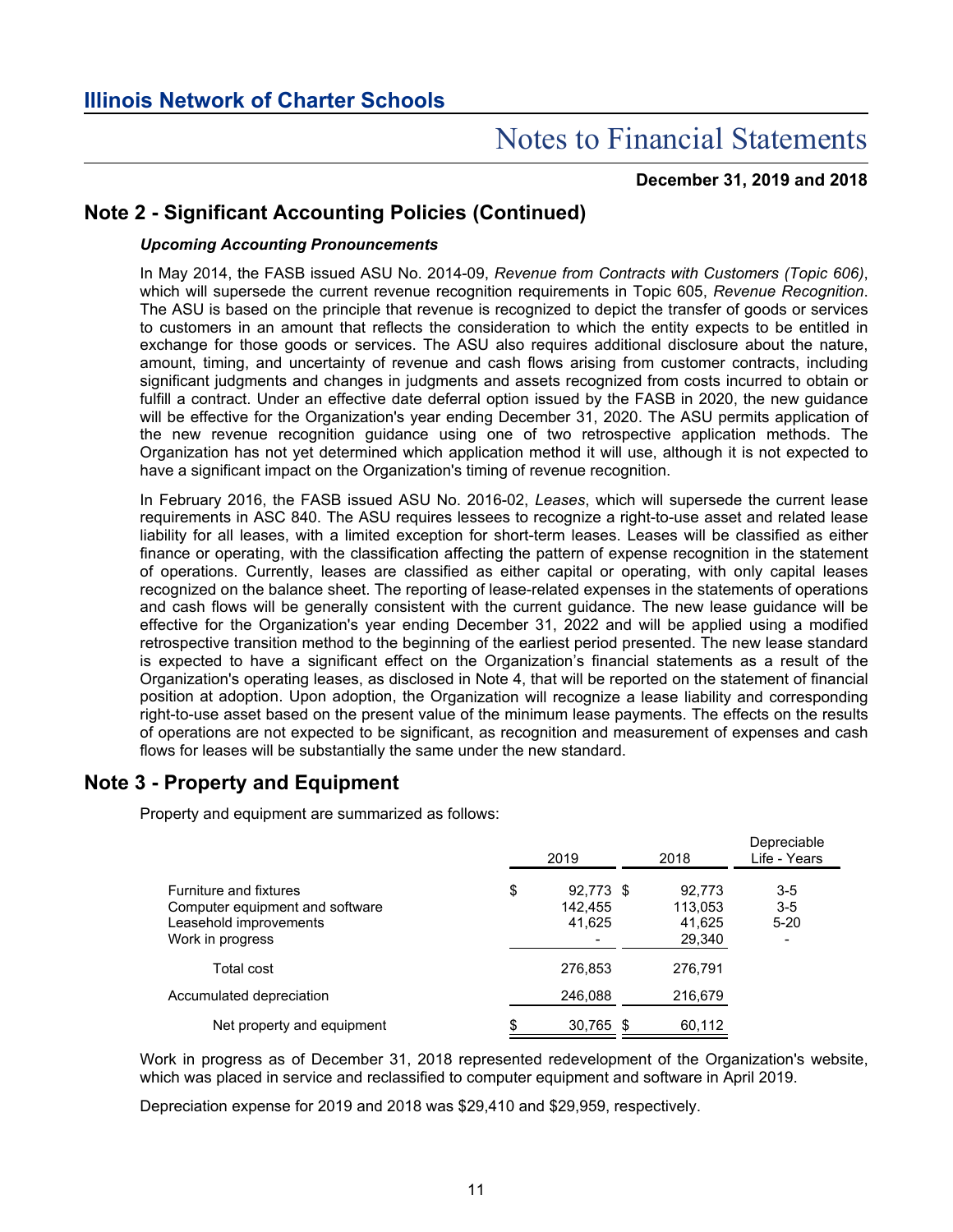## Notes to Financial Statements

#### **December 31, 2019 and 2018**

### **Note 4 - Operating Lease**

The Organization is obligated under certain operating leases, primarily for facilities and office equipment.

In May 2014, the Organization entered into a lease for office space at 150 N. Michigan Ave., Chicago, Illinois, commencing on September 1, 2014 and expiring on August 31, 2021. As of part of the lease, the Organization entered into a letter of credit in the amount of \$80,000 with Northern Trust as the security deposit to the lessor. In 2018, the Organization canceled the letter of credit and paid a security deposit of \$40,000 directly to the lessor. The Organization received rent abatement for the new lease valued at approximately \$40,250. Rent expense is required to be recognized ratably over the lease term. Deferred rent represents the cumulative amount by which rent expense recognized exceeds rent paid. In June 2021, the lease was amended to extend the term to August 31, 2029.

Future minimum annual commitments under these operating leases are as follows:

| <b>Years Ending</b><br>December 31                 | Amount                                                           |  |  |  |  |  |  |  |
|----------------------------------------------------|------------------------------------------------------------------|--|--|--|--|--|--|--|
| 2020<br>2021<br>2022<br>2023<br>2024<br>Thereafter | \$<br>93.321<br>66,488<br>92.305<br>93,740<br>105,692<br>569,437 |  |  |  |  |  |  |  |
| Total                                              | 1,020,983                                                        |  |  |  |  |  |  |  |

Total rent expense under all operating leases was \$187,159 and \$122,630 for the years ended December 31, 2019 and 2018, respectively.

#### **Note 5 - Net Assets**

Net assets with donor restrictions as of December 31 are available for the following purposes:

|                                                                                                 |    | 2019   |   | 2018            |
|-------------------------------------------------------------------------------------------------|----|--------|---|-----------------|
| Subject to expenditures for a specified purpose:<br>Charter growth<br>Business services program | \$ | 12,297 | Ъ | 6.755<br>21,096 |
| Total subject to expenditures for a specified purpose                                           |    | 12.297 |   | 27,851          |
| Subject to the passage of time                                                                  |    | 5,000  |   | 10,000          |
| Total                                                                                           | ß. | 17.297 |   | 37,851          |

#### **Note 6 - Retirement Plan**

The Organization sponsors a 403(b) tax-deferred annuity plan to any employee wishing to participate, wherein employees make elective deferrals from their wages. Employee contributions are subject to limitations imposed by IRC Section 415 and fully vest immediately. The plan allows for employer contributions of 5 percent of an employee's annual salary. Accumulated contributions and earnings may be withdrawn when participants reach 59½ years of age, terminate employment, die, or become disabled. Contributions to the plan totaled \$72,518 and \$75,334 for the years ended December 31, 2019 and 2018, respectively.